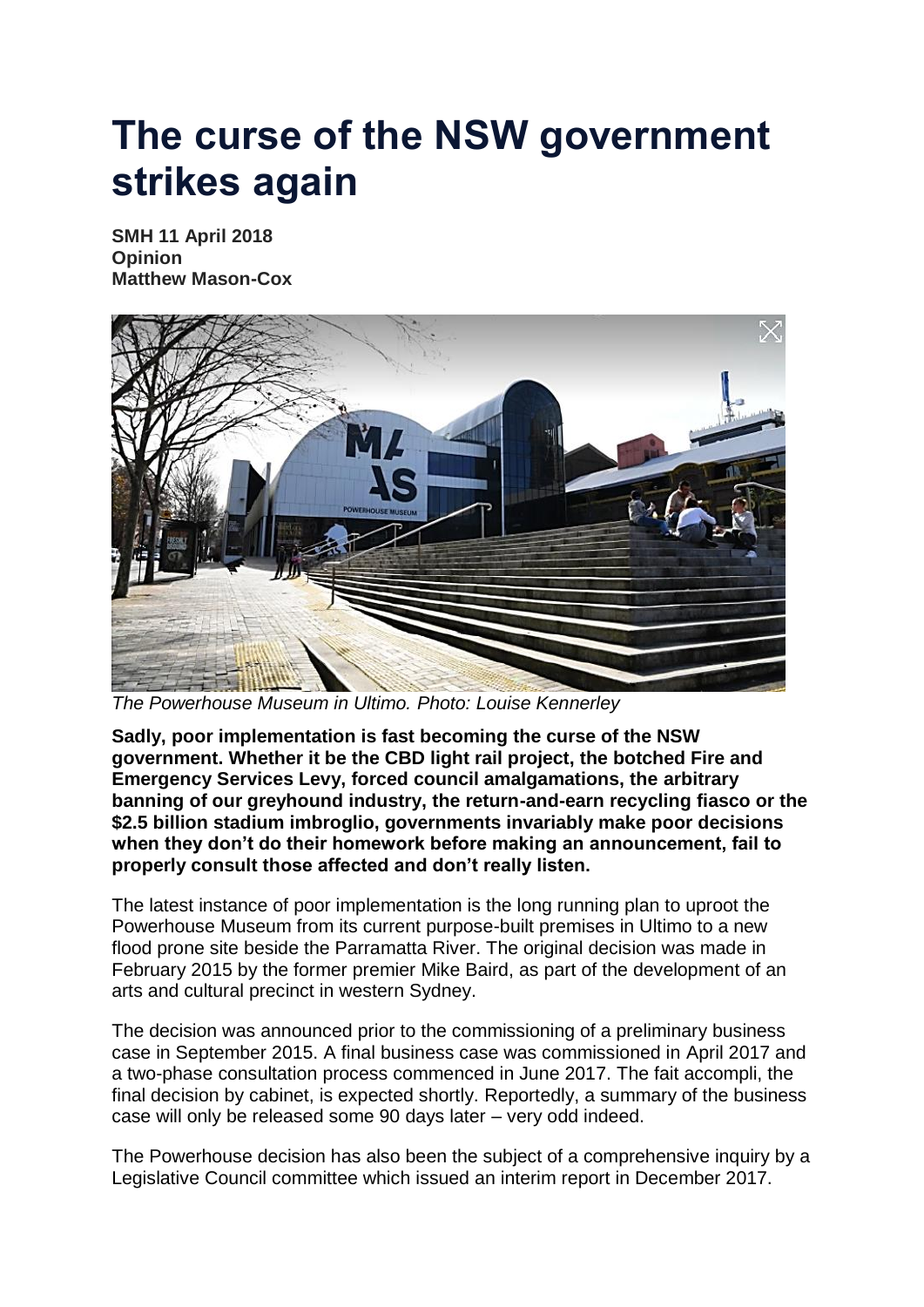This committee was appalled that the decision to relocate the Powerhouse Museum was publicly announced before a preliminary business case had even been prepared for cabinet. The committee found that "the credibility of the relocation decision has been undermined by the lack of genuine community and sector consultation undertaken in relation to the proposed move, and by the secrecy surrounding the funding, relocation costs and business case itself".



*The site of the new Powerhouse Museum in Parramatta. Photo: Louise Kennerley*

The committee found that "the final cost to government of moving the Powerhouse may be up to \$1.5 billion. Much of this is wasted in the expensive project of moving and repurposing the existing collection. It also comes with the unquantifiable cost of damaging the much-loved Powerhouse Museum".

The committee concluded that "spending up to \$1.5 billion to destroy a cultural icon is an act of vandalism by this government".

Instead, the committee believed that "it would be more appropriate for a Museum of Applied Arts and Sciences satellite site to be established in western Sydney which could display items of the collection currently in storage and hold different exhibitions to those at the Ultimo museum". Indeed, this is precisely what has been done with similarly iconic museums in other major cities like London and New York.

A satellite Powerhouse at Parramatta could incorporate a modern interactive science, technology and engineering centre along similar lines to the hugely successful Questacon in Canberra. Questacon was completed in 1988 at a total cost of \$20 million and has become a major tourist attraction, engaging with over 32.5 million people, predominately children and their families.

Similarly, the Parramatta Powerhouse could inspire and guide our children towards a path of creativity and innovation and to consider careers in technology and engineering. As is the case with Questacon, this could be complemented with a science outreach program and a touring program of exhibits and science shows to